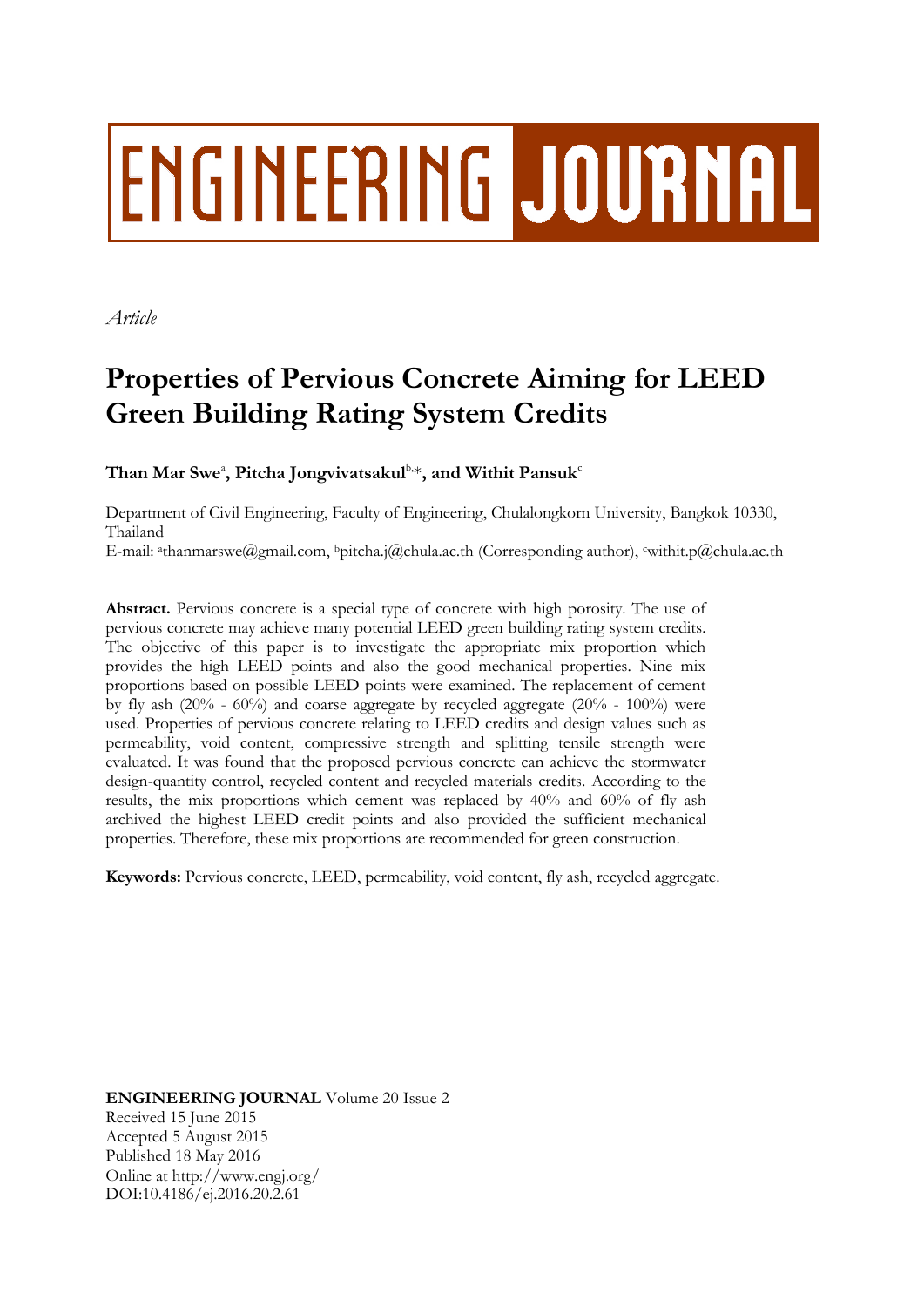# **1. Introduction**

Nowadays, our world is facing various environmental problems. These environmental problems are caused by increasing world pollution, increasing production and consumption of material goods. These problems have serious consequences for the health of human beings and also affect severely the natural ecosystems. To lessen these environmental problems as a civil engineer, some construction materials could be developed because construction sector play an important role in the development of high-performance and sustainable buildings. Among construction materials, one of the most popular materials is concrete that is needed to be "green" for buildings. The green buildings indicate the efficiency of buildings in their use of energy, water, and materials used during construction and reduce the building's impact on the human health and environment. One of the ways to obtain a certification for a "green buildings", Leadership in Energy and Environmental Design (LEED) points [1] must be earned for an individual project. It means that construction materials in the project that meet a requirement of LEED points can possibly increase overall LEED points of the whole project.

Pervious or porous concrete is a special type of concrete with continuous voids which are interconnected in concrete mass [2]. Pervious concrete is not a new technology because it has been used for over 30 years in England and United States and also widely in Europe and Japan as a road surface [3]. This concrete is a mixture of coarse aggregate, water, Portland cement, and often contains admixture and little to no sand. Previous researchers have studied the effect mix proportion on the properties of concrete [4-7]. Pervious concrete has typically void content of 15 to 30% [8]. The most important property of pervious concrete is permeability that allows stormwater runoff to percolate into the ground below. Thus, pervious concrete may percolate large quantities of water in a short time, and thereby recharge groundwater supplies [8]. Moreover, it can reduce the demands for expensive stormwater drainage and retention systems, thus allowing for more effective land use. Due to the high porosity, pervious concrete has lower strength compared to the conventional concrete [5, 9]. But sufficient strength is readily achieved for many applications. Pervious concrete can be used in many applications such as permeable concrete for pavement [9], concrete bed for vegetation or living organism, noise absorbing and thermal insulated concrete [2]. From these properties, pervious concrete has a possibility to become a useful material to earn LEED Green Building Rating System credits.

Fly ash and recycled aggregate can be used as the replacement material for cement [10-12] and aggregate [13-15], respectively. Fly ash is added to concrete to increase the overall strength [16-17] and is considered a greener way to build. Meanwhile, using recycled concrete aggregate can increase the porosity but the mechanical properties of the recycled concrete may reduce [18-20].

In this study, the possibility of earning LEED points from pervious concrete was systematically reviewed. Then, the replacement of fly ash and recycled aggregate for the cement and aggregate with various mix proportion based on possible LEED points will be proposed. Next, properties of pervious concrete such as permeability, void content, compressive strength and splitting tensile strength are determined. Finally, the appropriate mix proportion and the calculation of LEED points that can possibly earn from the proposed mix proportion are presented.

# **2. Potential LEED Green Building Rating System Credits for Pervious Concrete**

In the LEED 2009 for New Construction and Major Renovation [1], there are seven main areas such as sustainable sites, water efficiency, energy and atmosphere, materials and resources, indoor environment quality, innovation and design process and regional priority. In each of these areas, the useful information is presented for the designer and the contractor in achieving LEED points. LEED certification can be achieved at 4 levels based on how many of the 110 possible LEED credits are awarded. These levels are certified (40-49 points), silver (50-59 points), gold (60-79 points) and platinum (80 points and above). The level of environmental performance of a building may be quantified using LEED certification.

Pervious concrete has many benefits and can earn many LEED categories. The possible LEED credits are listed in Table 1. Compared with conventional concrete, it has high porosity that allows water from precipitation and can cumulate heat and sound [5]. These pores could support the trees to grow normally and also reduce the runoff from a site and recharge ground water levels and aquifers. Pervious concrete can be used for many types of applications such as permeable concrete for pavements, concrete bed for vegetation and living organisms, noise absorbing concrete, and thermal insulting concrete [8]. Though, it is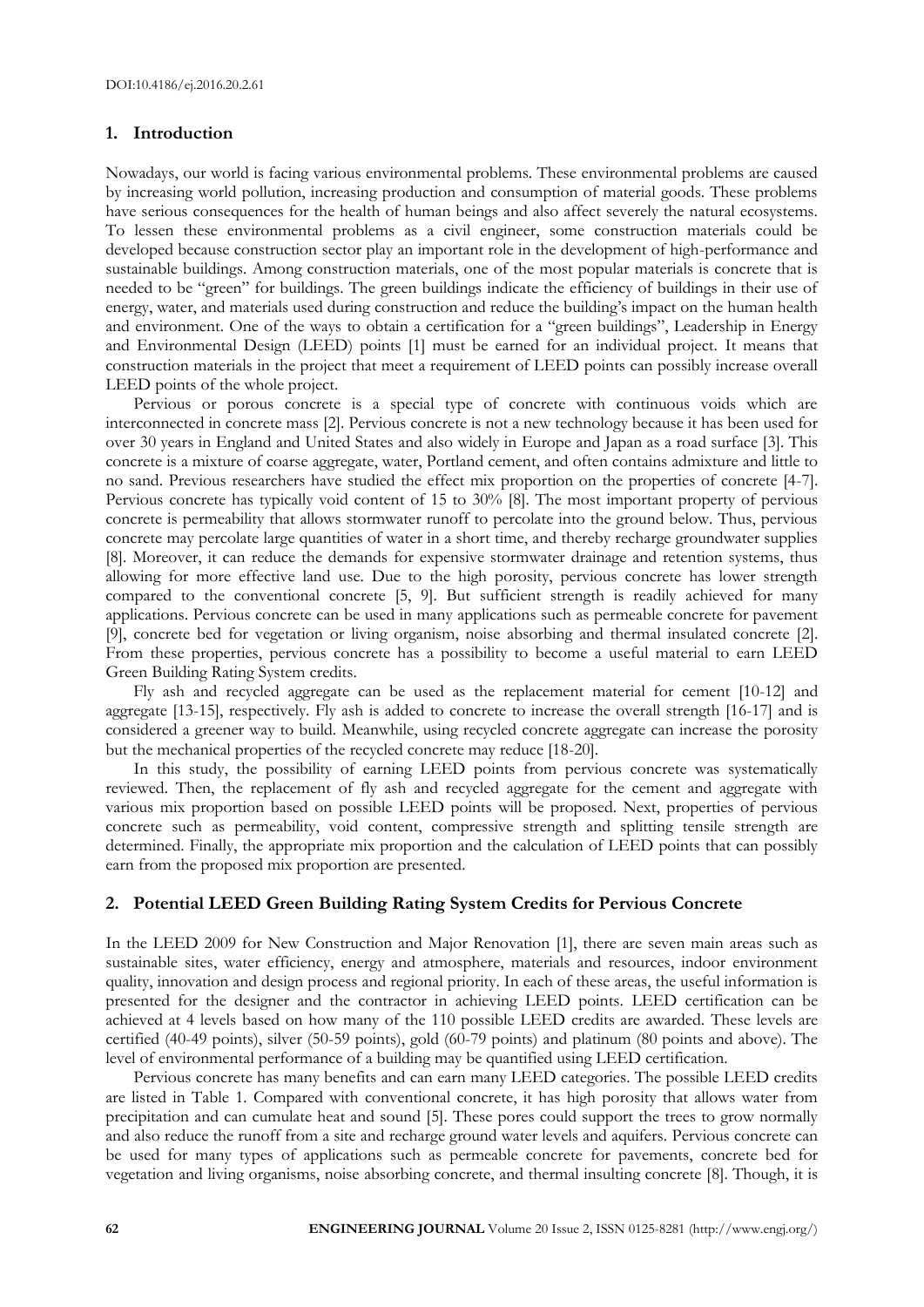used primarily for the pavements. For these usages, pervious concrete is an important application for sustainable construction and one technique that protect water quality. Therefore, pervious concrete is possible to achieve credit in the topic of stormwater design-quantity control (Credit 6.1).

In the materials and resources section, supplementary cementitious materials can substitute partially for cement and recycled aggregate can replace for newly mined gravel. In this study, the two types of local recycle materials (i.e., fly ash and recycled aggregate) are used. Therefore, it is possible to earn LEED Credit 4 (Recycled Content) and LEED Credit 5 (Regional Materials) as summarized in Table 1.

Table 1. Potential LEED credits related to pervious concrete [1].

| <b>Issue</b>                 | Intent                                 |                                                                                                                                              |         |  |
|------------------------------|----------------------------------------|----------------------------------------------------------------------------------------------------------------------------------------------|---------|--|
| <b>Sustainable Sites</b>     |                                        |                                                                                                                                              |         |  |
| Credit 6.1                   | Stormwater Design-<br>Quantity Control | To limit disruption of natural water flows by<br>minimizing stormwater runoff, increasing on-site<br>infiltration and reducing contaminants. |         |  |
|                              | <b>Materials and Resources</b>         |                                                                                                                                              |         |  |
| Credit 4                     | Recycled Content                       | To increase demand for building products that<br>incorporate recycled content materials.                                                     | $1 - 2$ |  |
| Credit 5                     | Regional Materials                     | To increase demand for building materials and<br>products that are extracted and manufactured<br>within 500 miles of the project sites.      | $1 - 2$ |  |
| <b>Total Possible Points</b> |                                        |                                                                                                                                              | 5       |  |

# **3. Experimental Investigation**

# **3.1. Parameter and Materials**

In this research, Portland cement type I was used in all mixes and the cement had a specific gravity of 3.15. Three series (Series C, Series F and Series R) were used to test mechanical properties of pervious concrete as shown in Table 2. All mixtures were proportioned using a blend of No.4 (passing 9.5 mm [0.38 in.], retained on a 4.75 mm [0.19 in] sieve) and No.8 (passing 4.75 mm [0.19 in], retained on a 2.36 mm [0.095 in] sieve). In addition of these constituents, recycled aggregate and fly ash were also used to the mix proportion of pervious concrete to achieve LEED points. The mix proportion of pervious concrete is shown in Table 3. Three percentages of fly ash between 20-60% and three amounts of recycled aggregate between 20-100% were used in this experiment. Fly ash was obtained from Mae Moh electricity power plant, Lampang, Thailand. The chemical and physical properties of fly ash are summarized in Table 4 and Table 5. The Class L recycled aggregate [13], which is for backfill concrete, blinding concrete and leveling concrete, was used in this study. The specific gravity of recycled aggregate is 2.31 while the specific gravity of normal aggregate is 2.62. Type F superplasticizer (SP) at a dosage of 1% were the admixture used.

# **3.2. Specimen Preparation**

A pan mixer (30 liter/batch) was used for mixing the pervious concrete. First, Portland cement Type I, water, fly ash (if any) and admixture were mixed for 270 seconds to produce the cement paste. After this step, the two sizes of coarse aggregates and recycled aggregates (if any) were added to the cement paste and mixed for 120 seconds. Then, the mixture was placed into  $\varnothing$  150 mm  $\times$  300 mm cylindrical molds and 10  $\text{cm} \times 10 \text{ cm} \times 10 \text{ cm}$  cube molds. The rectangular specimens were placed by rodding 25 times in each layer while the cylindrical specimens were applied a vibration for 20 seconds. The specimens were removed out of the molds after 24 hours and kept into the curing room until testing age. Figure 1 presents the specimens of pervious concrete made with recycled aggregate.

# **3.3. Test Method**

In this section, the standard test methods are expressed to characterize the properties of pervious concrete mixes, including void content, permeability, compressive strength and splitting tensile strength.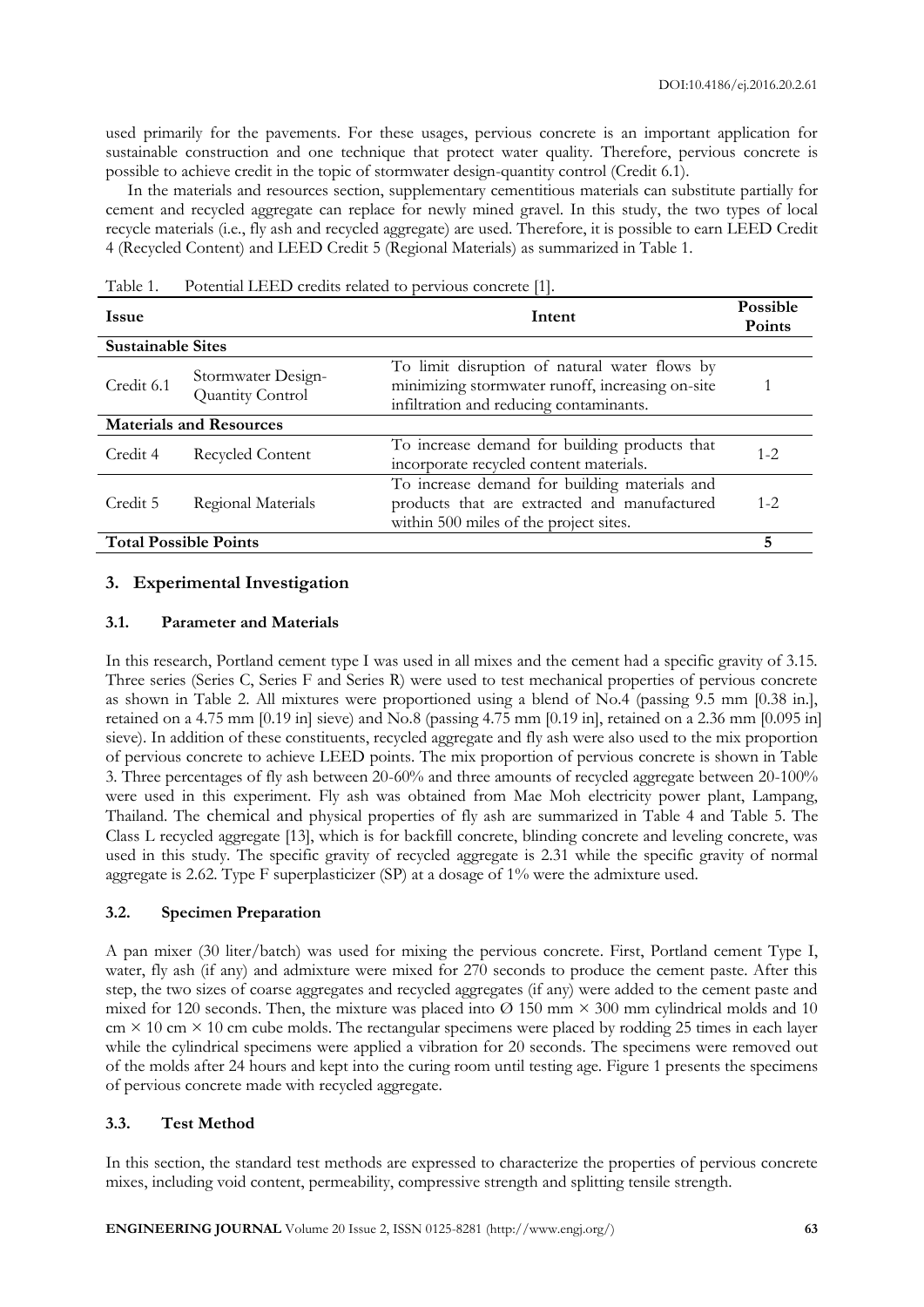|               |                   | Water to       |                          | % Replacement | No. of Specimens |                             |  |
|---------------|-------------------|----------------|--------------------------|---------------|------------------|-----------------------------|--|
| <b>Series</b> | <b>Mixes</b>      | <b>Binder</b>  |                          | Recycled      |                  |                             |  |
|               |                   | Ratio<br>(w/b) | Fly Ash                  | Aggregate     | Cylinder         | Rectangular                 |  |
|               | C <sub>0.23</sub> | 0.23           | $\overline{\phantom{a}}$ |               |                  | $\mathcal{Z}_{\mathcal{A}}$ |  |
| С             | C <sub>0.25</sub> | 0.25           |                          |               |                  |                             |  |
|               | C <sub>0.35</sub> | 0.30           | -                        |               |                  | 3                           |  |
|               | F20               | 0.25           | 20%                      |               |                  | 3                           |  |
| F             | F40               | 0.25           | 40%                      |               |                  | 3                           |  |
|               | F60               | 0.25           | 60%                      |               |                  | 3                           |  |
| R             | R20               | 0.25           | $\overline{\phantom{0}}$ | 20%           | 7                | 3                           |  |
|               | R50               | 0.25           | ۰                        | 50%           |                  | 3                           |  |
|               | R <sub>100</sub>  | 0.25           |                          | 100%          |                  | 3                           |  |

Table 2. Test parameters.

Table 3. Mix proportion of pervious concrete.

| <b>Mixes</b>      | Water                          | Cement                         | <b>Coarse Aggregate</b>        | Fly Ash                        | <b>Recycled Aggregate</b>                   |
|-------------------|--------------------------------|--------------------------------|--------------------------------|--------------------------------|---------------------------------------------|
|                   | $\frac{\text{kg}}{\text{m}^3}$ | $\frac{\text{kg}}{\text{m}^3}$ | $\frac{\text{kg}}{\text{m}^3}$ | $\frac{\text{kg}}{\text{m}^3}$ | $\left(\frac{\text{kg}}{\text{m}^3}\right)$ |
| C <sub>0.23</sub> | 89.6                           | 407.2                          | 2035.9                         | -                              | -                                           |
| C <sub>0.25</sub> | 96.9                           | 403.9                          | 2019.5                         |                                |                                             |
| C <sub>0.30</sub> | 114.8                          | 359.9                          | 1979.5                         |                                |                                             |
| F20               | 95.7                           | 318.9                          | 1992.8                         | 79.7                           |                                             |
| F40               | 94.4                           | 236.1                          | 1966.9                         | 157.3                          |                                             |
| F60               | 93.2                           | 155.3                          | 1941.6                         | 233.0                          |                                             |
| R20               | 95.0                           | 395.8                          | 1582.8                         |                                | 395.7                                       |
| R50               | 92.2                           | 384.1                          | 960.1                          |                                | 960.1                                       |
| R <sub>100</sub>  | 87.8                           | 366.1                          | -                              |                                | 1830.2                                      |

Table 4. Chemical composition of fly ash.

| Chemical<br>Composition | SiO <sub>2</sub> |       | $Al_2O_3$ Fe <sub>2</sub> O <sub>3</sub> CaO MgO SO <sub>3</sub> Na <sub>2</sub> O |       |      |      |      | $K_2O$ | Free<br>CaO | Moisture |
|-------------------------|------------------|-------|------------------------------------------------------------------------------------|-------|------|------|------|--------|-------------|----------|
| Value $(\%)$            | 41.68            | 24.20 | 13.24                                                                              | 11.13 | 2.23 | 2.83 | 0.74 | 2.58   |             |          |

# Table 5. Physical properties of fly ash.

| <b>Physical Properties</b>                    | Value |
|-----------------------------------------------|-------|
| Specific gravity $(g/cm^3)$                   | 2.07  |
| Blaine fineness $\left(\frac{cm^2}{g}\right)$ | 3290  |
| Fineness: $\%$ retained on sieve #325 $(\%$   | 45.11 |
| Loss on ignition $(\%)$                       | 0.38  |



Fig. 1. Specimens of pervious concrete.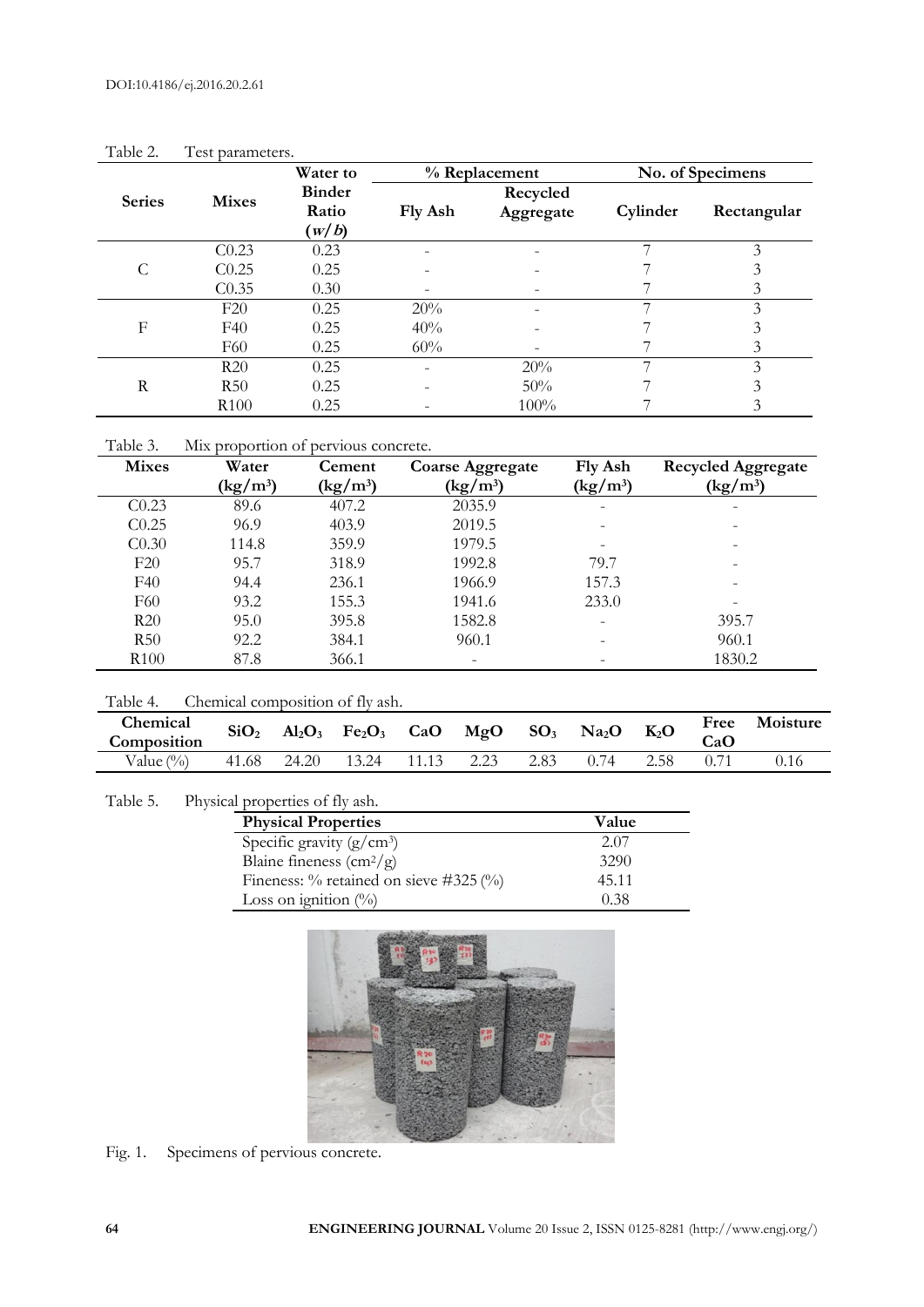# 3.3.1. Void content

Void ratio is required to obtain sufficiently in order to acquire adequate strength and other desired

functions. Void content of the previous concrete was determined by using the following equation.  
\n
$$
A = \left[1 - \left(\frac{W_2 - W_1}{\rho_w V_1}\right)\right] \times 100\left(\frac{\%}{\phi_w}\right) \tag{1}
$$

where;  $A = \text{Total void ratio of the previous concrete } (\%)$ 

- $W_2$  = Weight of specimen under water (kg)
- $W_1$  = Weight of specimen dried in air for 24 hours (kg)
- $\rho_w$  = Density of water (kg/cm<sup>3</sup>)
- $V_1$  = Volume of specimen (cm<sup>3</sup>)

Void content is tested at 28 days. The result for void content is an average of three tests.

# 3.3.2. Permeability

Permeability is the parameter that shows the ability of a porous media to allow the passage of a fluid. The falling head permeability test apparatus is used to measure the permeability of the pervious concrete samples. The coefficient of permeability (k in cm/s) is calculated using Darcy's Law shown in the following equation.

$$
K = \frac{A_1 L}{A_2 t} \ln\left(\frac{h_1}{h_2}\right) \tag{2}
$$

where  $K = \text{Coefficient of permeability (cm/s)}$ 

- $A_1$  = Cross sectional area of the standpipe (cm<sup>2</sup>)
- $A_2$  = Cross sectional area of the specimen (cm<sup>2</sup>)
- $L =$  Length of the specimen (cm)
- $t =$  Time required for water to fall from  $h_1$  to  $h_2$  (seconds)
- $h_1$  = Initial water level (cm)
- $h_2$  = Final water level (cm)

Figure 2 shows the test set up. Permeability test was measured at 3, 7, 14 and 28 days. The results are reported from an average of three tests.





(a) Test set up (b) Specimen during the test

Fig. 2. Water permeability test.

#### 3.3.3. Compressive strength

The compressive strength was measured in accordance with ASTM C 39. This strength test was measured at 28 days. The results are reported from an average of three tests.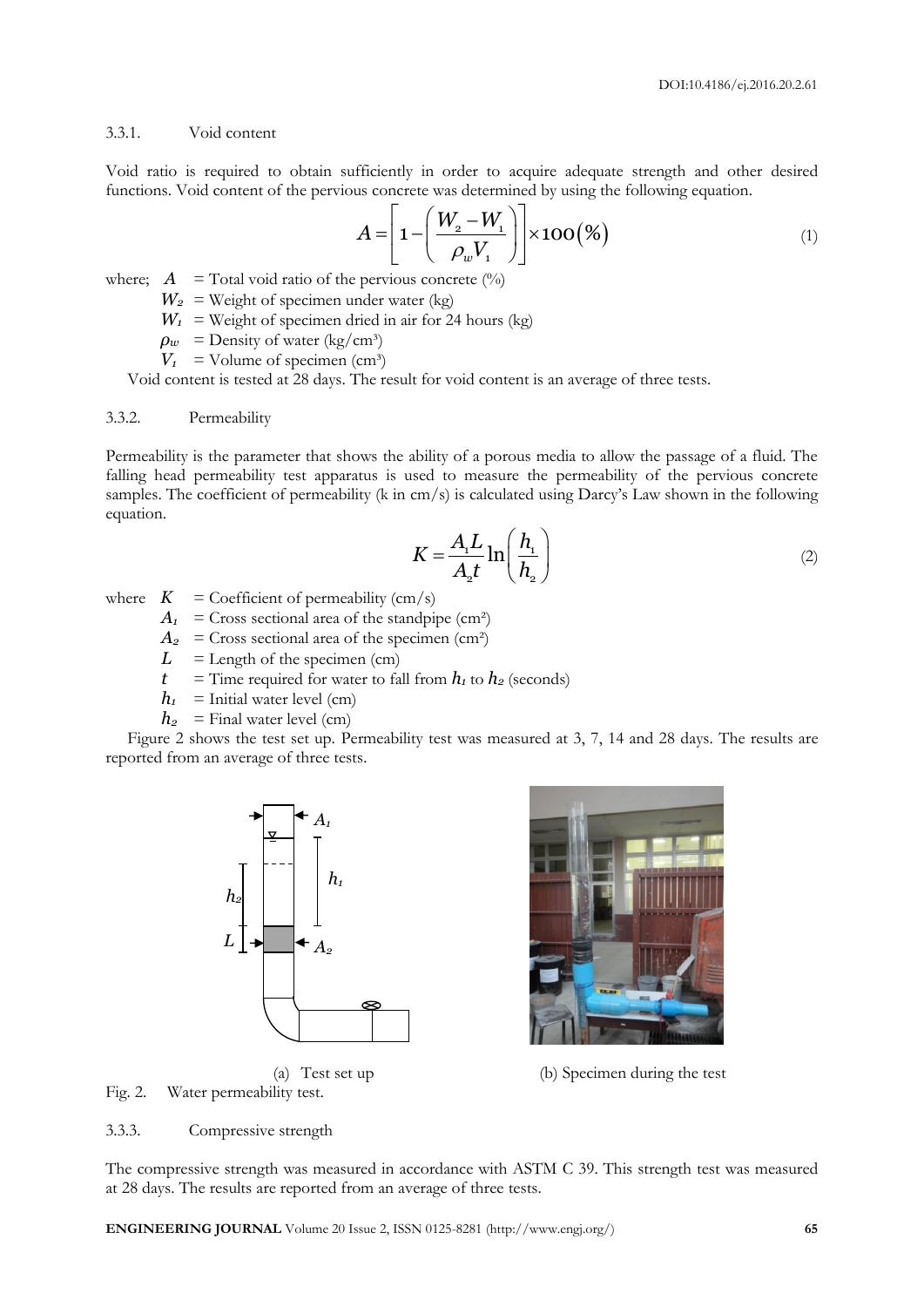# 3.3.4. Splitting tensile strength

Tensile strength is measured according to ASTM C 496. For this test, three specimens are tested and the results are reported from an average of three tests.

# **4. Experimental Results and Discussion**

# **4.1. Effect of w/c on the Properties of Pervious Concrete**

Table 6 presents the properties of the pervious concrete mixes from the experiment. Effect of *w/c* can be discussed based on specimens in Series C, where different water-to-cement ratios (*w*/*c*) were used. For the given mix proportion in Series C, pervious concrete made with *w/c* of 0.25 had higher void content but lower compressive strength than the other two mixes. However, C0.30 which was the highest *w/c* gave the highest compressive strength. It is because C03.0 had the lowest void content. In addition, the experimental results reveals that C0.25 had the highest coefficient of permeability at every testing age.

|               | <b>Mixes</b>      | w/b  | Paste<br>Volume<br>$(m^3/m^3)$ | Void                      |          |           | <b>Coefficient of Permeability</b><br>$\rm (cm/s)$ | Compressive | <b>Splitting</b><br><b>Tensile</b> |                   |
|---------------|-------------------|------|--------------------------------|---------------------------|----------|-----------|----------------------------------------------------|-------------|------------------------------------|-------------------|
| <b>Series</b> |                   |      |                                | Content<br>$\binom{0}{0}$ | $3$ -day | $7 - day$ | $14$ -day                                          | $28$ -day   | Strength<br>(MPa)                  | Strength<br>(MPa) |
|               | C <sub>0.23</sub> | 0.23 | 0.219                          | 26.7                      | 0.660    | 0.646     | 0.615                                              | 0.541       | 10.9                               | 2.55              |
|               | C <sub>0.25</sub> | 0.25 | 0.225                          | 31.1                      | 1.37     | 1.38      | 1.27                                               | 1.24        | 10.0                               | 2.35              |
|               | C <sub>0.30</sub> | 0.30 | 0.229                          | 25.1                      | 0.626    | 0.660     | 0.564                                              | 0.649       | 12.8                               | 2.65              |
|               | F20               | 0.25 | 0.235                          | 20.8                      | 0.913    | 0.685     | 0.692                                              | 0.637       | 14.7                               | 3.14              |
| F             | F40               | 0.25 | 0.245                          | 23.2                      | 0.714    | 0.701     | 0.644                                              | 0.649       | 10.1                               | 2.45              |
|               | F60               | 0.25 | 0.255                          | 21.4                      | 0.251    | 0.413     | 0.357                                              | 0.340       | 10.2                               | 2.35              |
|               | R20               | 0.25 | 0.221                          | 49.3                      | 0.961    | $1.2\,$   | 1.13                                               | 0.569       | 10.7                               | 2.55              |
| R             | R50               | 0.25 | 0.214                          | 46.9                      | 0.960    | 0.971     | 0.984                                              | 0.959       | 9.5                                | 2.06              |
|               | R <sub>100</sub>  | 0.25 | 0.204                          | 64.4                      | 2.26     | 2.04      | 1.8                                                | 1.498       | 2.5                                | 1.08              |

Table 6. Experimental results of the pervious concrete.

# **4.2. Effect of Fly Ash Content on the Properties of Pervious Concrete**

The effect of fly ash content on the properties of pervious concrete is discussed from Series F in Table 6. Although the fly ash was used to replace some cement, the desired void content ( $\geq$ 15%) was still achieved. In addition, by comparing Series F with Mix C0.25, it can be seen that the replacement of cement by fly ash improves the compressive and tensile strength. This result can be explained by two reasons. First, the void content of the pervious concrete in Series F is decreased due to filler effect from fly ash. Consequently, F20, F40 and F60 show higher compressive strength than C0.25. Second, the higher compressive strength of concrete is because the pozzolanic reaction from fly ash which reacts at the later age (after 28 days). However, the compressive strength and splitting tensile strength decreased with the increased amount of fly ash replaced for cement as shown in Table 6. In Mix F20 (with 20% of fly ash content) had the lowest void content but compressive and splitting tensile strength was the highest.

# **4.3. Effect of Recycled Aggregate Content on the Properties of Pervious Concrete**

As shown in Table 6, three different amounts of recycled aggregate were used to the pervious concrete (Series R). The void content, coefficient of permeability, compressive strength and splitting tensile strength of the pervious concrete were measured. It is observed that the compressive strength and tensile strength were reduced when the content of the recycled aggregate exceeded 50%. In the Mix R100 (with 100% recycled aggregate content), the void content and coefficient of permeability was the highest but the strength was the lowest.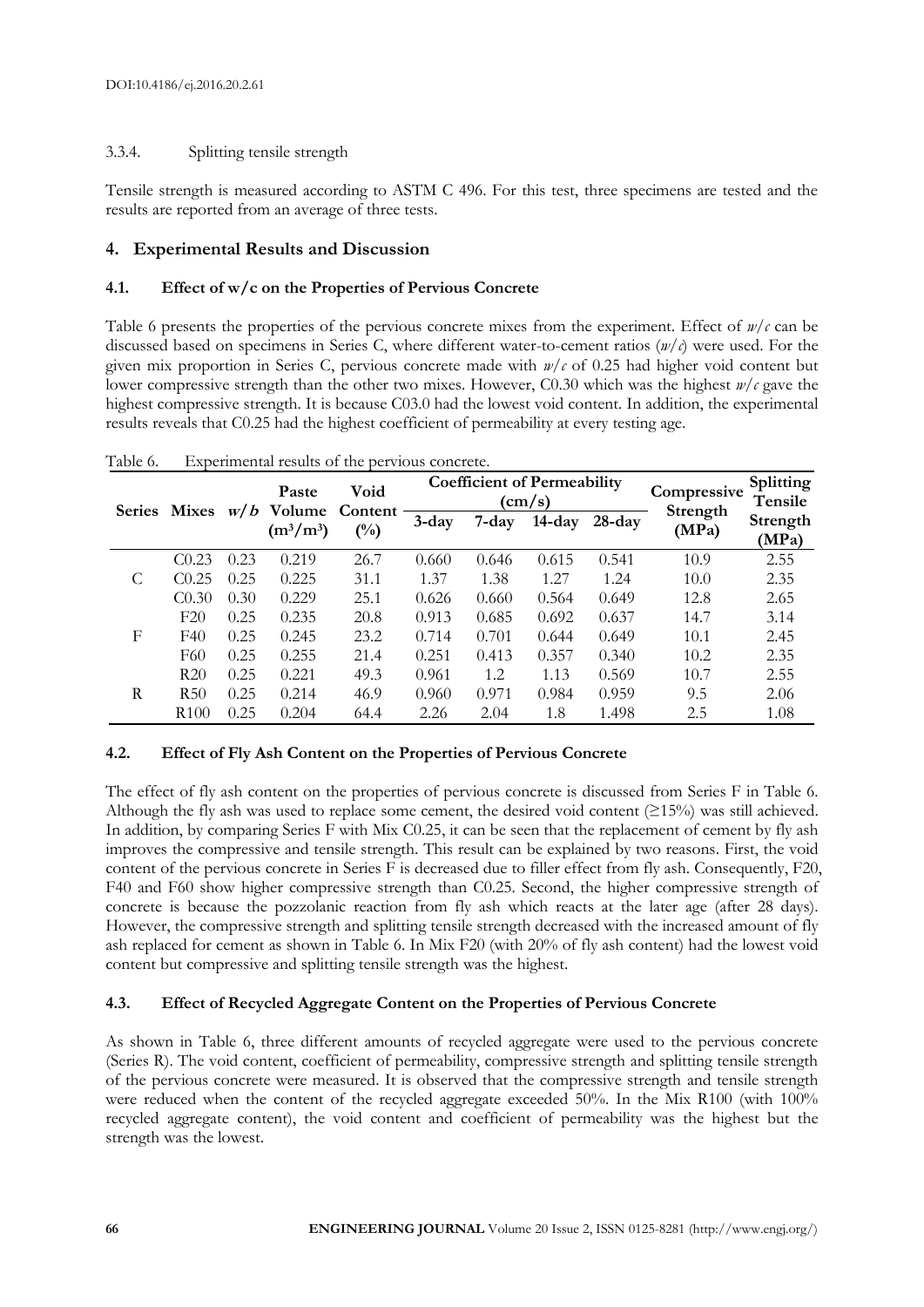# **4.4. Relationships Among the Properties of Pervious Concrete**

The following Fig. 3 to Fig. 6 illustrate the relationships among the properties of pervious concrete. Figure 3 demonstrates the test results of the compressive strength of the pervious concrete. The compressive strength decreased as the void content increased. This behavior relates to the volume of paste as shown in Fig. 4. When the volume of paste increased, the void content decreased (Fig. 4(a)). As a result, the compressive strength of pervious concrete tended to increased (Fig. 4(b)). Figure 5 illustrates the relationship between the 28-day compressive and splitting tensile strength of the pervious concrete. The linear tendency can be observed. Relatively lower strengths can be found in Series R which recycled aggregate is used. Figure 6 shows that the coefficient of permeability increased with the increased void content.



Fig. 3. Relationship between void content and compressive strength.



(a) Effect on void content (b) Effect on compressive strength Fig. 4. Effect of past volume on properties of pervious concrete.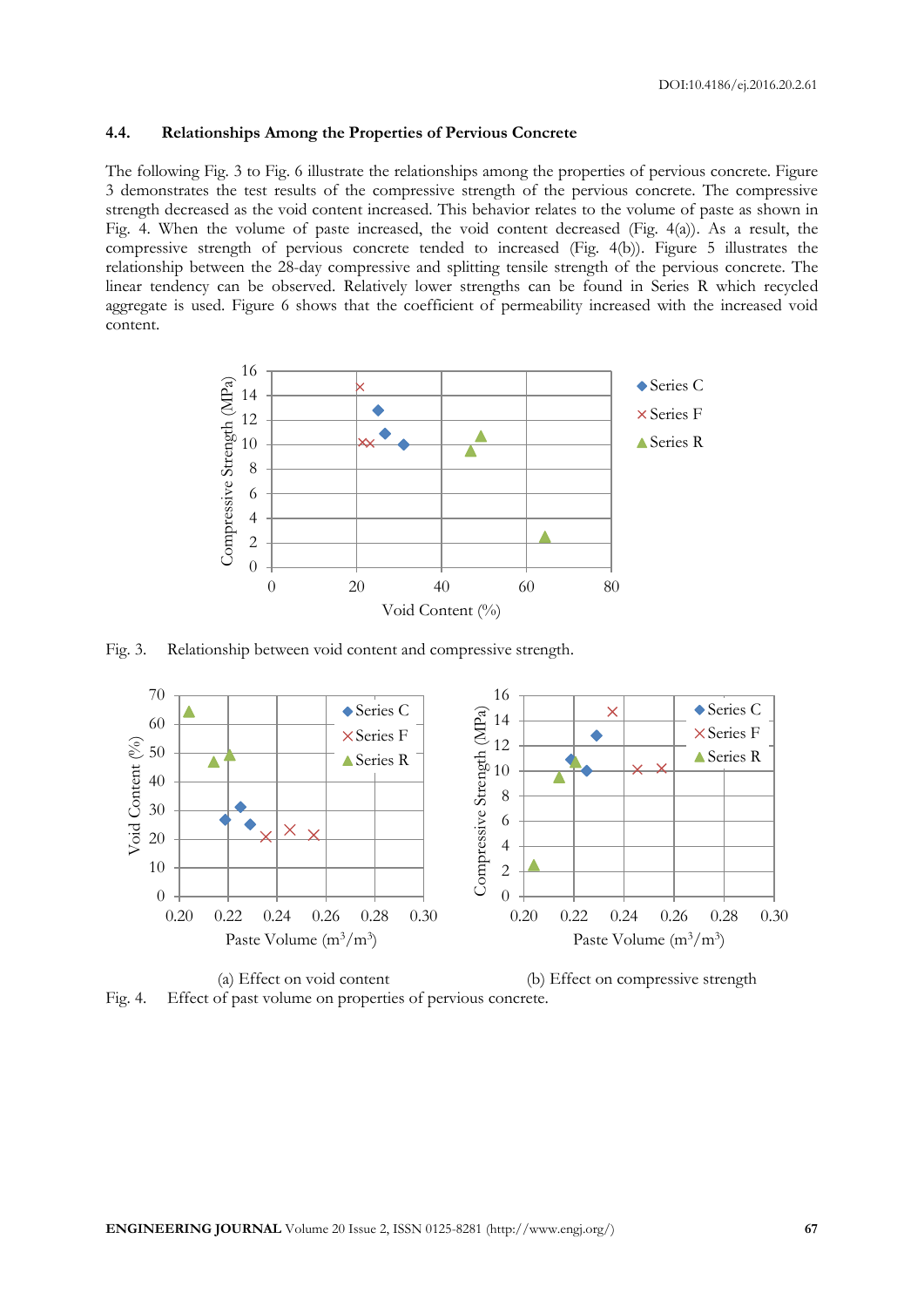

Fig. 5. Relationship between compressive strength and splitting tensile strength.



Fig. 6. Relationship between void content and coefficient of permeability.

# **5. Calculation of LEED points**

As mention in Section 2, the possible LEED points are discussed in this section.

# **5.1. Stormwater Design: Quantity Control**

If the concrete is pervious and contains no fine aggregates or little, this type of concrete can percolate the stormwater runoff. Using the pervious concrete pavements reduces the rate and quantity of stormwater runoff because this type of pavements increases infiltration of strormwater. Pervious concrete contains sufficient cement paste to bind the aggregate and provides interconnected voids between the coarse aggregate. If the concrete with a high void content (15% to 25%) and high permeability that allows water to flow through easily, this concrete is identified as a strategy to achieve this credit. The pervious concrete has more than 15% of void content, the concrete can achieve this credit. The coefficient of permeability and void content of pervious concrete are expressed in the following Table 6. According the data from Table 6, the void content for all mixes in this study is higher than 15%. Therefore, the mix proportions in this research can earn this credit by one point as summarized in Table 7.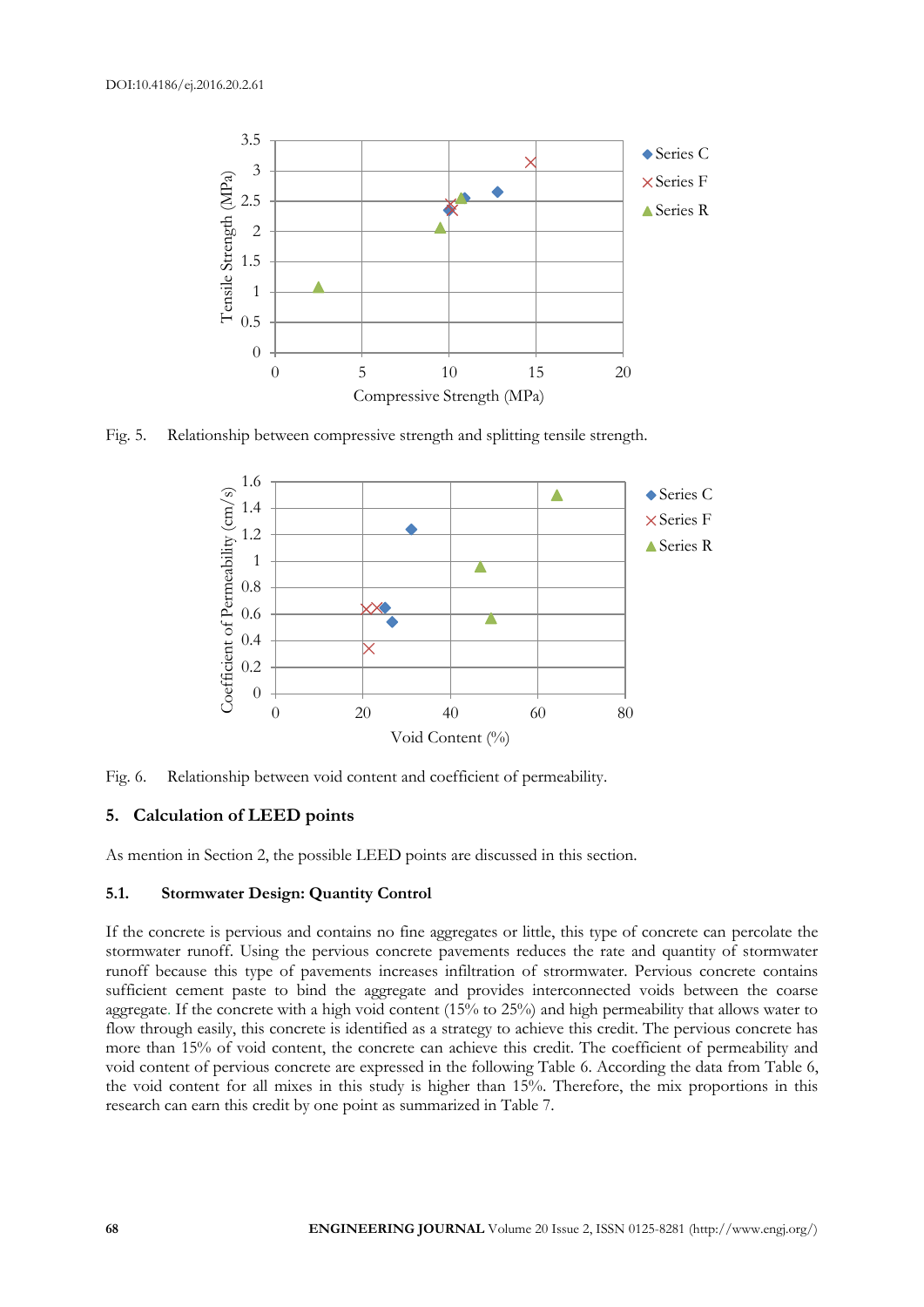DOI:10.4186/ej.2016.20.2.61

# **5.2. Recycled Content**

In this study, the different percent amount of fly ash and recycled aggregate are used to mix proportion of pervious concrete. Supplementary cementitious materials, such as fly ash, silica fume, and slag cement are considered as pre-consumer recycled content. Using recycled aggregate instead of virgin aggregate is considered as post-consumer recycled content. Table 8 presents calculation of recycled content calculation for each mixes of pervious concrete. Percent of recycle materials is computed based on the total weight of mix. The recycled content can be calculated from the percent of post-consumer plus half of the percent of pre-consumer (post-consumer  $+ \frac{1}{2}$  pre-consumer).

In Series C, the two sizes of coarse aggregates were only used in the mix proportion of pervious concrete. Therefore, both of the post-consumer and pre-consumer recycled content are 0% for all mix proportions of Series C and thereby recycled content are also 0%. In Series F and R, the different percent amount of fly ash and recycled aggregate were used to replace cement and coarse aggregate, respectively. When the amount of fly ash and recycled aggregate were increased, the recycled content was also increased.

If the recycled content archives 10%, one credit can be obtained while two credits can be earned if recycled content reaches 20%. The archived LEED credits in the issue are summarized in Table 7.

# **5.3. Regional Materials**

If the building materials used in the construction projects are extracted, harvested and manufactured within 500 miles of the project sites, this credit point can be achieved. The materials used in this study are manufactured in Thailand, especially the fly ash is used from Lam Pang province, in the north of Thailand that is the province mainly produces fly ash in Thailand and locates within 500 miles from the sites. Thus, two possible LEED points can earn by using these local materials in this study as shown in Table 7.

# **5.4. Discussion of Possible LEED Points**

Pervious concrete is designed to attain the compressive strength ranging from 2.7 MPa to 27.5 MPa (28 ksc to 281 ksc). The pervious concrete in this study can be used to the application of the pathways that should have at least the compressive strength of 9.8 MPa (100 ksc). Therefore, Mix R50 and Mix R100 are not considered in calculating the possible LEED credit points. Table 7 presents the possible LEED credit points.

Mixes C0.23, C0.25 and C0.30 are the mix proportions that have three possible LEED points. Mix C0.25 has the highest void content and coefficient of permeability but the lowest compressive and splitting tensile strength as shown in Table 6. Mix C0.30 has the highest compressive strength and void content. The values of Mix C0.23 and C0.30 are not quite different.

|               |                   | <b>LEED Points</b>                                   |                     |                              |       |  |  |
|---------------|-------------------|------------------------------------------------------|---------------------|------------------------------|-------|--|--|
| <b>Series</b> | <b>Mixes</b>      | <b>Stormwater Design:</b><br><b>Quantity Control</b> | Recycled<br>Content | Regional<br><b>Materials</b> | Total |  |  |
|               | C <sub>0.23</sub> |                                                      |                     |                              |       |  |  |
|               | C <sub>0.25</sub> |                                                      |                     |                              |       |  |  |
|               | C <sub>0.30</sub> |                                                      |                     |                              |       |  |  |
|               | F20               |                                                      |                     |                              |       |  |  |
| F             | F40               |                                                      |                     |                              |       |  |  |
|               | F60               |                                                      |                     |                              |       |  |  |
| R             | R20               |                                                      |                     |                              |       |  |  |
|               | R <sub>50</sub>   |                                                      |                     |                              | ∗     |  |  |
|               | R <sub>100</sub>  |                                                      |                     |                              | _*    |  |  |

Table 7. LEED Points for pervious concrete.

\**R50 and R100 are excluded from the discussion of LEED credits since their compressive strengths are less than 9.8 MPa.*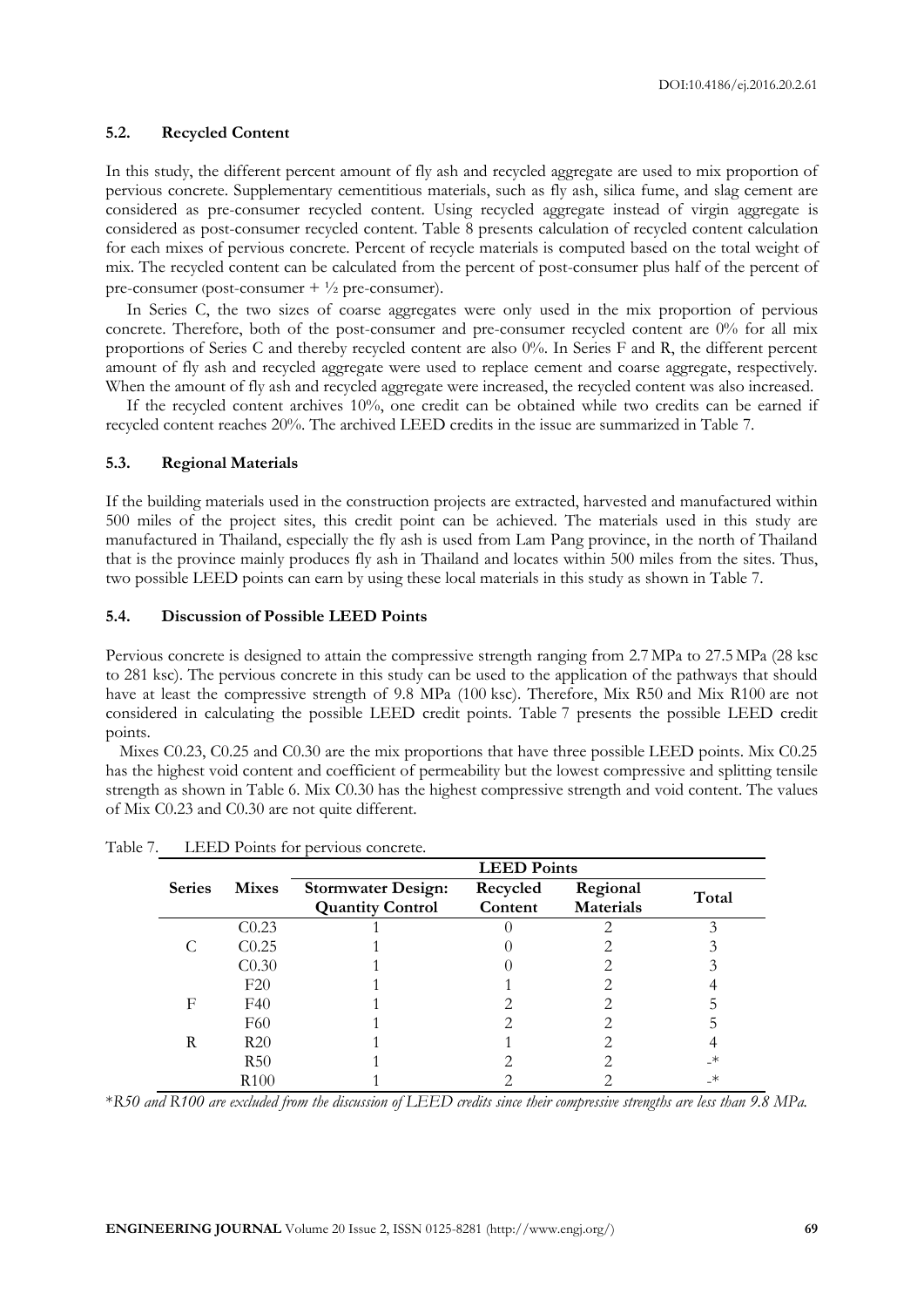|                   |                       |                | <b>Recycled Materials</b> |                |                |               |  |  |
|-------------------|-----------------------|----------------|---------------------------|----------------|----------------|---------------|--|--|
| <b>Mixes</b>      | Component             | Pre-Consumer   |                           | Post-Consumer  |                | Content       |  |  |
|                   |                       | Weight (kg)    | $\frac{0}{0}$             | Weight (kg)    | $\frac{0}{0}$  | $(^{0}/_{0})$ |  |  |
|                   | Recycled cementitious | $\Omega$       | $\overline{0}$            | $\Omega$       | $\theta$       |               |  |  |
| C <sub>0.23</sub> | Recycled aggregate    | $\Omega$       | $\theta$                  | $\Omega$       | $\Omega$       |               |  |  |
|                   | Total                 |                | $\bf{0}$                  |                | $\bf{0}$       | $\bf{0}$      |  |  |
|                   | Recycled cementitious | $\Omega$       | $\theta$                  | $\Omega$       | $\Omega$       |               |  |  |
| C <sub>0.25</sub> | Recycled aggregate    | $\Omega$       | $\theta$                  | $\theta$       | $\theta$       |               |  |  |
|                   | Total                 |                | 0                         |                | $\bf{0}$       | $\bf{0}$      |  |  |
|                   | Recycled cementitious | $\Omega$       | $\theta$                  | $\Omega$       | $\Omega$       |               |  |  |
| C <sub>0.30</sub> | Recycled aggregate    | $\theta$       | $\overline{0}$            | $\theta$       | $\theta$       |               |  |  |
|                   | Total                 |                | $\bf{0}$                  |                | $\bf{0}$       | $\bf{0}$      |  |  |
|                   | Recycled cementitious | 2.7            | 19.7                      | $\Omega$       | $\Omega$       |               |  |  |
| F20               | Recycled aggregate    | $\overline{0}$ | $\overline{0}$            | $\theta$       | $\theta$       |               |  |  |
|                   | Total                 |                | 19.7                      |                | $\bf{0}$       | 10            |  |  |
|                   | Recycled cementitious | 5.4            | 40                        | $\overline{0}$ | $\theta$       |               |  |  |
| F40               | Recycled aggregate    | $\Omega$       | $\theta$                  | $\theta$       | $\theta$       |               |  |  |
|                   | Total                 |                | 40                        |                | $\bf{0}$       | 20            |  |  |
|                   | Recycled cementitious | 8.0            | 59.7                      | $\overline{0}$ | $\overline{0}$ |               |  |  |
| F60               | Recycled aggregate    | $\overline{0}$ | $\overline{0}$            | $\theta$       | $\theta$       |               |  |  |
|                   | Total                 |                | 59.7                      |                | $\bf{0}$       | 29.9          |  |  |
|                   | Recycled cementitious | $\overline{0}$ | $\theta$                  | $\overline{0}$ | $\overline{0}$ |               |  |  |
| R20               | Recycled aggregate    | $\Omega$       | $\overline{0}$            | 13.6           | 16             |               |  |  |
|                   | Total                 |                | $\boldsymbol{0}$          |                | 16             | 16            |  |  |
|                   | Recycled cementitious | $\Omega$       | $\overline{0}$            | $\overline{0}$ | $\theta$       |               |  |  |
| R50               | Recycled aggregate    | $\theta$       | 0                         | 30.5           | 40             |               |  |  |
|                   | Total                 |                | $\bf{0}$                  |                | 40             | 40            |  |  |
|                   | Recycled cementitious | $\theta$       | $\theta$                  | $\overline{0}$ | $\overline{0}$ |               |  |  |
| R100              | Recycled aggregate    | $\Omega$       | 0                         | 58.2           | 80             |               |  |  |
|                   | Total                 |                | 0                         |                | 80             | 80            |  |  |

#### Table 8. Calculation of recycled content.

The mix proportions that have four possible LEED points are Mix F20 and R20. The compressive and splitting tensile strengths of Mix F20 are higher than that of Mix R20. But the void content and coefficient of permeability of Mix F20 are lower than that of Mix R20. From these facts, Mix F20 is chosen as the appropriate mix proportion for the second type.

Mix F40 and F60 are the mix proportions that have five possible LEED points. Mix F40 has higher void content and coefficient of permeability than that of Mix F60. The differences of compressive and splitting tensile strength in Mix F40 and F60 are not significant. Therefore, F40 is the appropriate mix proportion according to these properties.

Finally, it may be concluded that Mix F40 is the appropriate mix proportion among these nine mix proportions. This proportion has the highest possible LEED points and can get the required properties of pervious concrete.

# **6. Conclusion**

- 1. Replacing the fly ash in the cement can enhance the strength of the pervious concrete.
- 2. Using recycled aggregate instead of virgin aggregate can significantly increase the coefficient of permeability and void content but the compressive and splitting tensile strength decreased.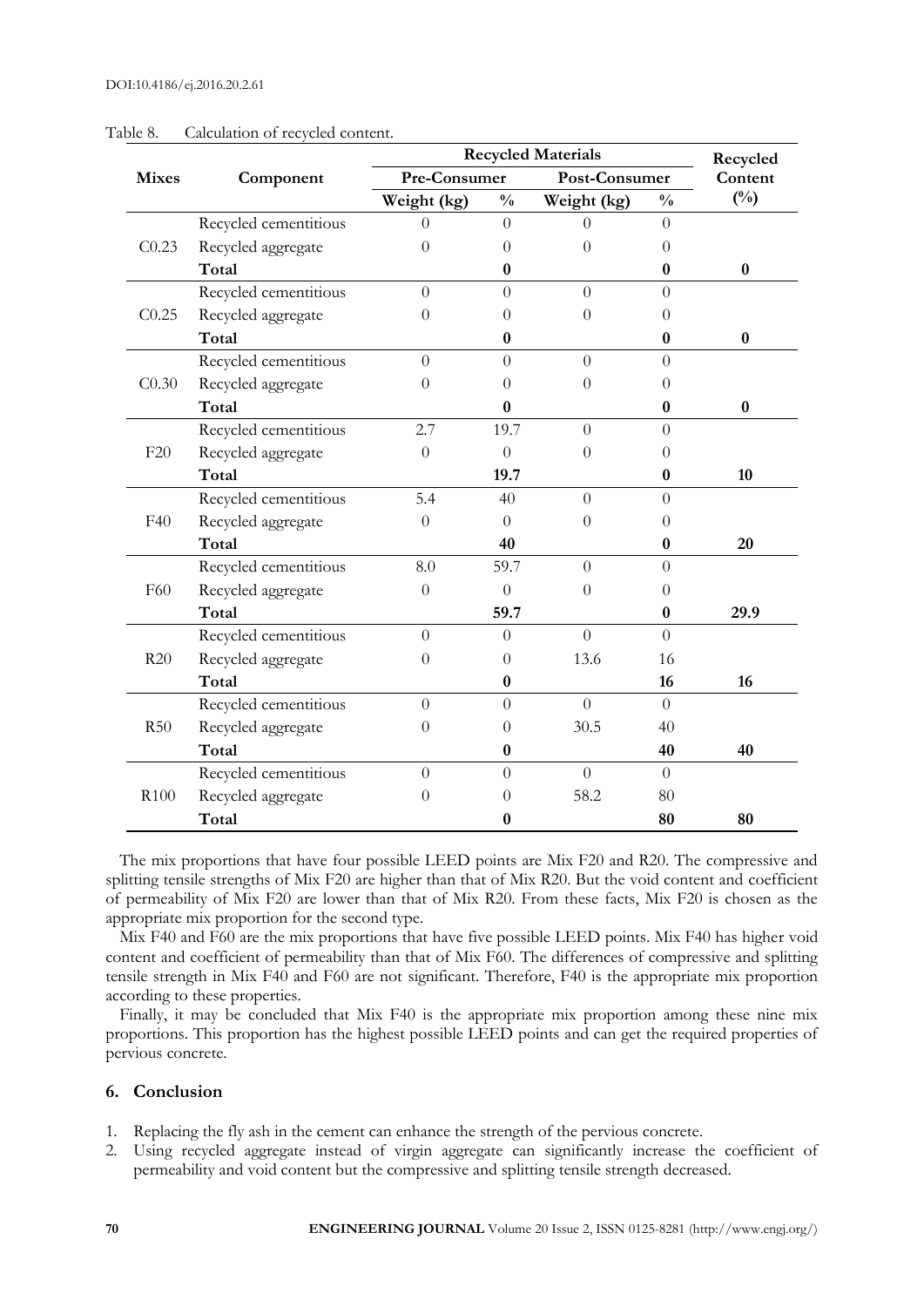- 3. The mix proportion of pervious concrete in this research can earn the Stormwater Design-Quantity Control, Recycled Content, and Regional Materials Credits using the fly ash and recycled aggregate replacing in the cement and coarse aggregate, respectively.
- 4. The mix proportions which cement is replaced by 40% and 60% of fly ash can achieve the highest possible LEED credit points. Using 40% of fly ash provides higher the coefficient of permeability, thus it is the appropriate mix proportion of pervious concrete for satisfying both mechanical properties and LEED Credits.

#### **Acknowledgement**

The authors acknowledge the support provided by graduated students, Mr. Nutdanai Amonpativet and Mr. Tawi Thawankijdumrong. The writers would like to acknowledge the support received from Chulalongkorn University with a scholarship of CU-ASEAN, AUN/SEED-Net program, the Ratchadapisek Sompoch Endowment Fund (2014) (CU-57-029-AM) and "Stimulus Package 2 (SP2) of Ministry of Education under the theme of Green Engineering for Green Society" of Thailand.

# **References**

- [1] RMC Research and Education Foundation, *Ready mixed concrete industry LEED reference guide* (Third edition), NRMCA, 2009.
- [2] P. Chindaprasirt, S. Hatanaka, T. Chareerat, N. Mishima, and Y. Yuasa, "Cement paste characteristics and porous concrete properties," *Constr Build Mater*, vol. 22, no. 5, pp. 894–901, 2008.
- [3] V. R. Schaefer, K. Wang, M. T. Suleiman, and J. T. Kevern, "Mix design development for pervious concrete in cold weather climates," Final report: Iowa Department of Transportation, National Concrete Pavement Technology Center, Iowa Concrete Paving Association, 2006.
- [4] S. B. Park and M. Tia, "An experimental study on the water-purification properties of porous concrete," *Cem Concr Res*, vol. 34, no. 2, pp. 177–184, Feb. 2004.
- [5] S. B. Park, D. S. Seo, and J. Lee, "Studies on the sound absorption characteristics of porous concrete based on the content of recycled aggregate and target void ratio," *Cem Concr Res*, vol. 35, no. 9, pp. 1846–1854, Sept. 2005.
- [6] K. Wang, V. R. Schaefer, J. T. Kevern, and M. T. Suleiman, "Development of mix proportion for functional and durable pervious concrete," in *Proc. of NRMCA Concrete Technology Forum: Focus on Pervious Concrete*, May 24–25, 2006.
- [7] P. Chindaprasirt, S. Hatanaka, N. Mishima, Y. Yuasa, and T. Chareerat, "Effects of binder strength and aggregate size on the compressive strength and void ratio of porous concrete", *Int J Min Met Mater*, vol. 16, no. 6, pp. 714–719, Dec. 2009.
- [8] M. S. Sumanasooriya and N. Neithalath, "Stereology- and morphology-based pore structure descriptors of enhanced porosity (pervious) concretes," *ACI Mater J*, vol. 106, no. 5, pp. 429–438, 2009.
- [9] J. Yang and G. Jiang, "Experimental study on properties of pervious concrete pavements materials," *Cem Concr Res*, vol. 33, no. 3, pp. 381–386, Mar. 2003.
- [10] T. R. Naik, S. S. Singh, and M. M. Hossain, "Properties of high performance concrete systems incorporating large amounts of high-lime fly ash," *Constr Build Mater*, vol. 9, no. 4, pp. 195–204, Aug. 1995.
- [11] M. D. A. Thomas, M. H. Shehata, S. G. Shashiprakash, D. S. Hopkins, and K. Cail, "Use of ternary cementitious systems containing silica fume and fly ash in concrete," *Cem Concr Res*, vol. 29, no. 8, pp. 1207–1214, Aug. 1999.
- [12] W. Chalee, P. Ausapanit, and C. Jaturapitakkul, "Utilization of fly ash concrete in marine environmental for long term design life analysis," Mater Design, vol. 31, no. 3, pp. 1242–1249, Mar. 2010.
- [13] T. Noguchi, "State-of-the-art recycling technologies for building materials in Japan," Recycling Technologies for Concrete, 2008.
- [14] S. M. Levy and P. Helene, "Durability of recycled aggregates concrete: A safe way to sustainable development," *Cem Concr Res*, vol. 34, no. 11, pp. 1975–1980, Nov. 2004.